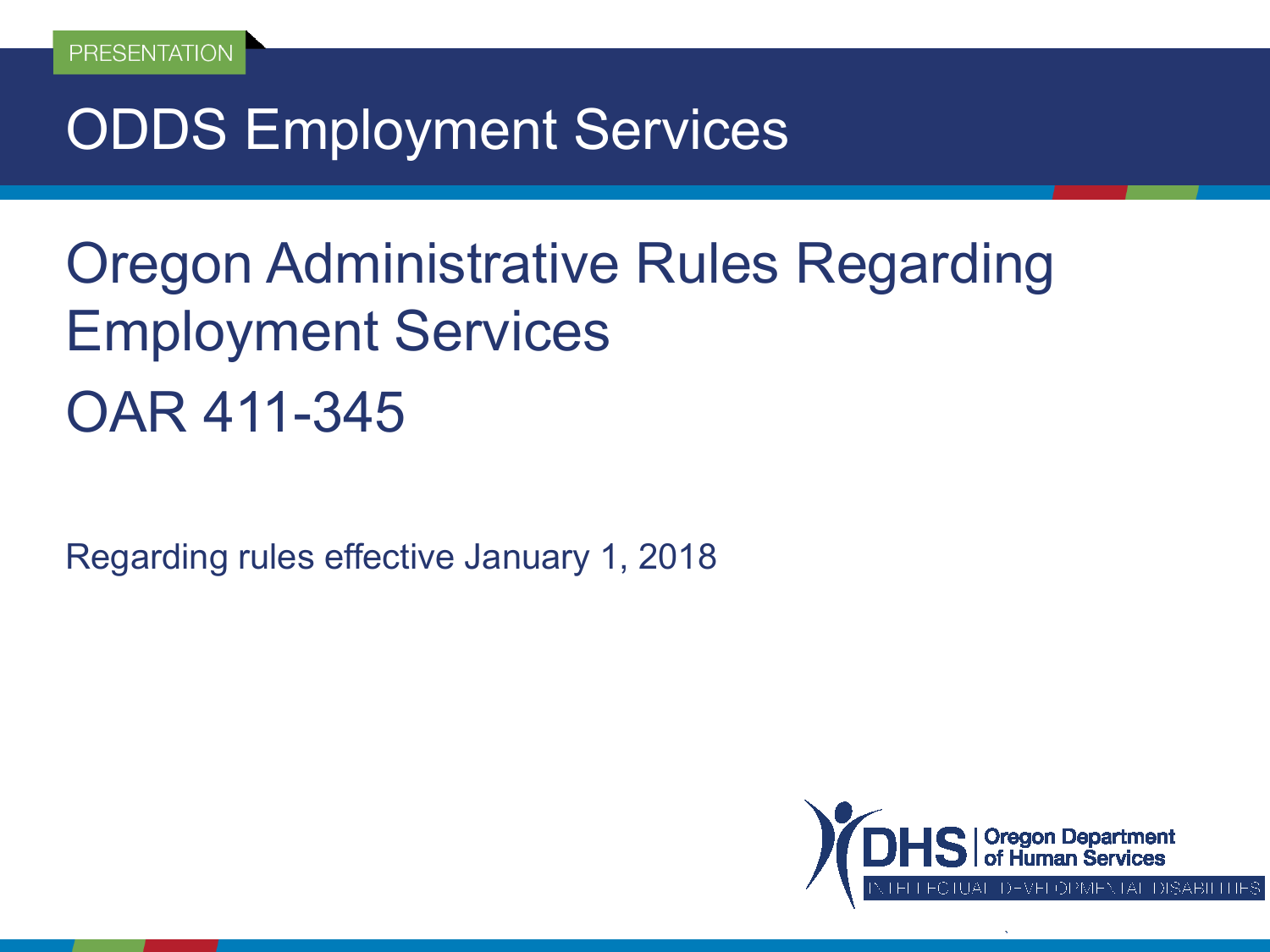# **Purpose of Changes to ODDS Employment Services Rules Effective January 1, 2018**

- ODDS began meeting with stakeholders to discuss changes to the Employment Services rules in early 2017.
- The changes were effective January 1, 2018 and are published online at: [https://secure.sos.state.or.us/oard/displayDivisio](https://secure.sos.state.or.us/oard/displayDivisionRules.action?selectedDivision=1812)

nRules.action?selectedDivision=1812

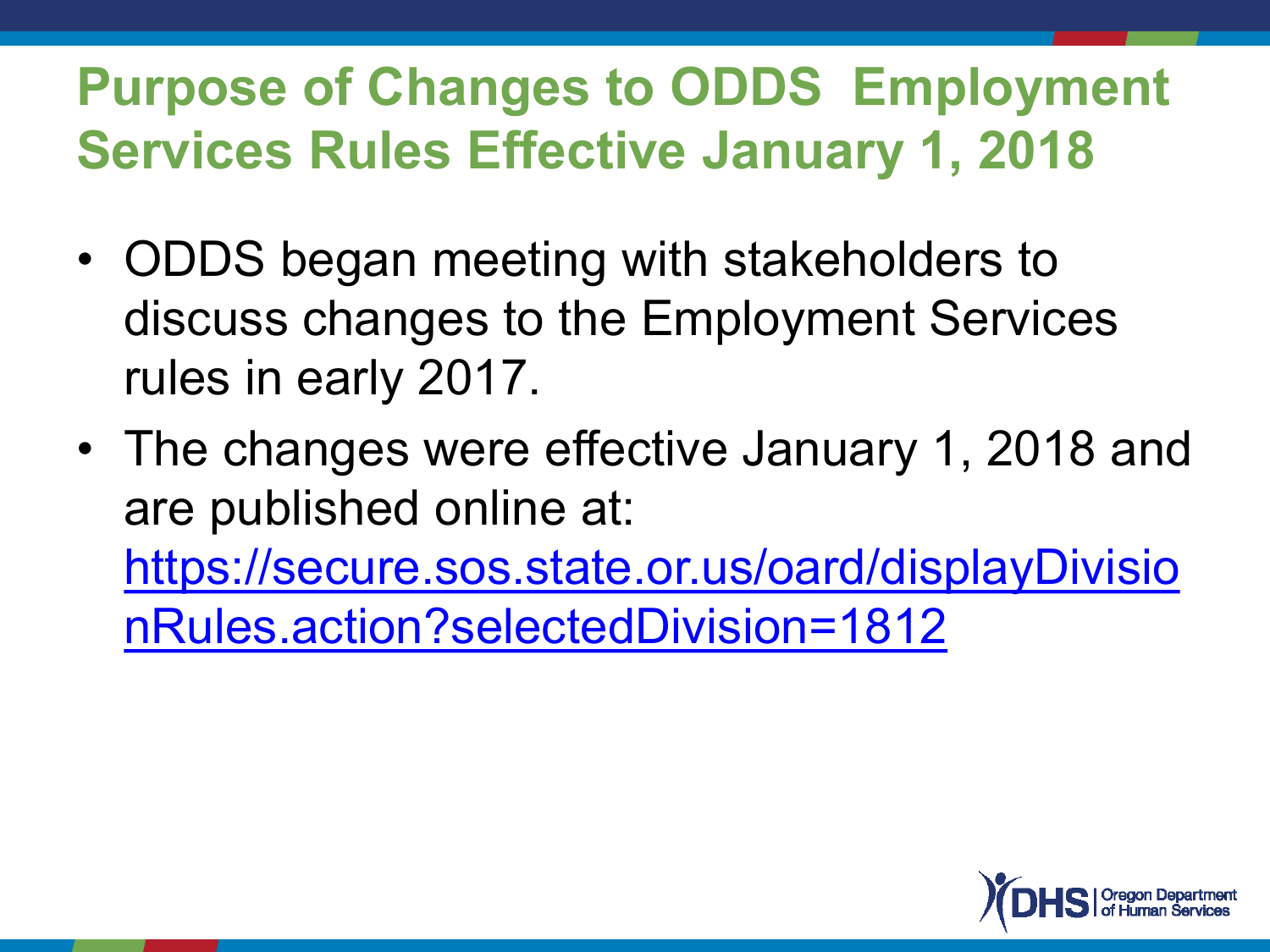# **Purpose of Changes to ODDS Employment Services Rules Effective January 1, 2018**

# Some of the most significant changes include:

- $\checkmark$  Amends training requirements for employment professionals. The rule now specifies that 12 hours of training must be completed annually.
- $\checkmark$  Clarifies what documents providers are required to maintain regarding people who are using employment services
- $\checkmark$  Clarifies the rule for supported self-employment and further aligns with the Workforce Innovation and Opportunity Act and Vocational Rehabilitation.

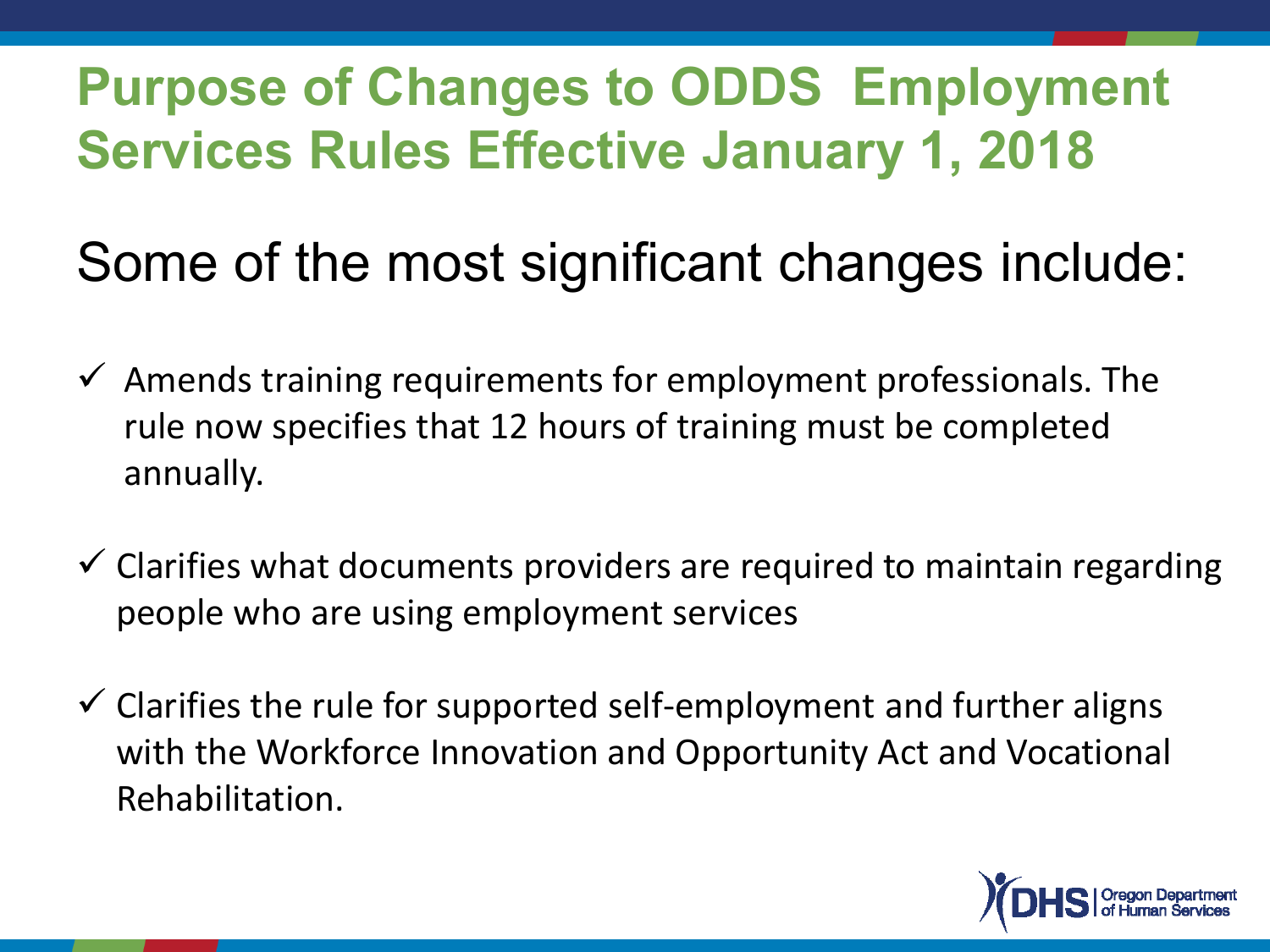#### **Purpose of Changes to ODDS Employment Services Rules Effective 01/01/18 (continued)**

- ✓ Aligns with new Professional Behavior Services Rules (OAR 411-304)
- $\checkmark$  Requirements around the use and reporting of a safeguarding intervention, safeguarding equipment, and emergency physical restraint.
- $\checkmark$  Requires agreement and an individually-based limitation if an individual's right to freedom from coercion or restraint is limited.

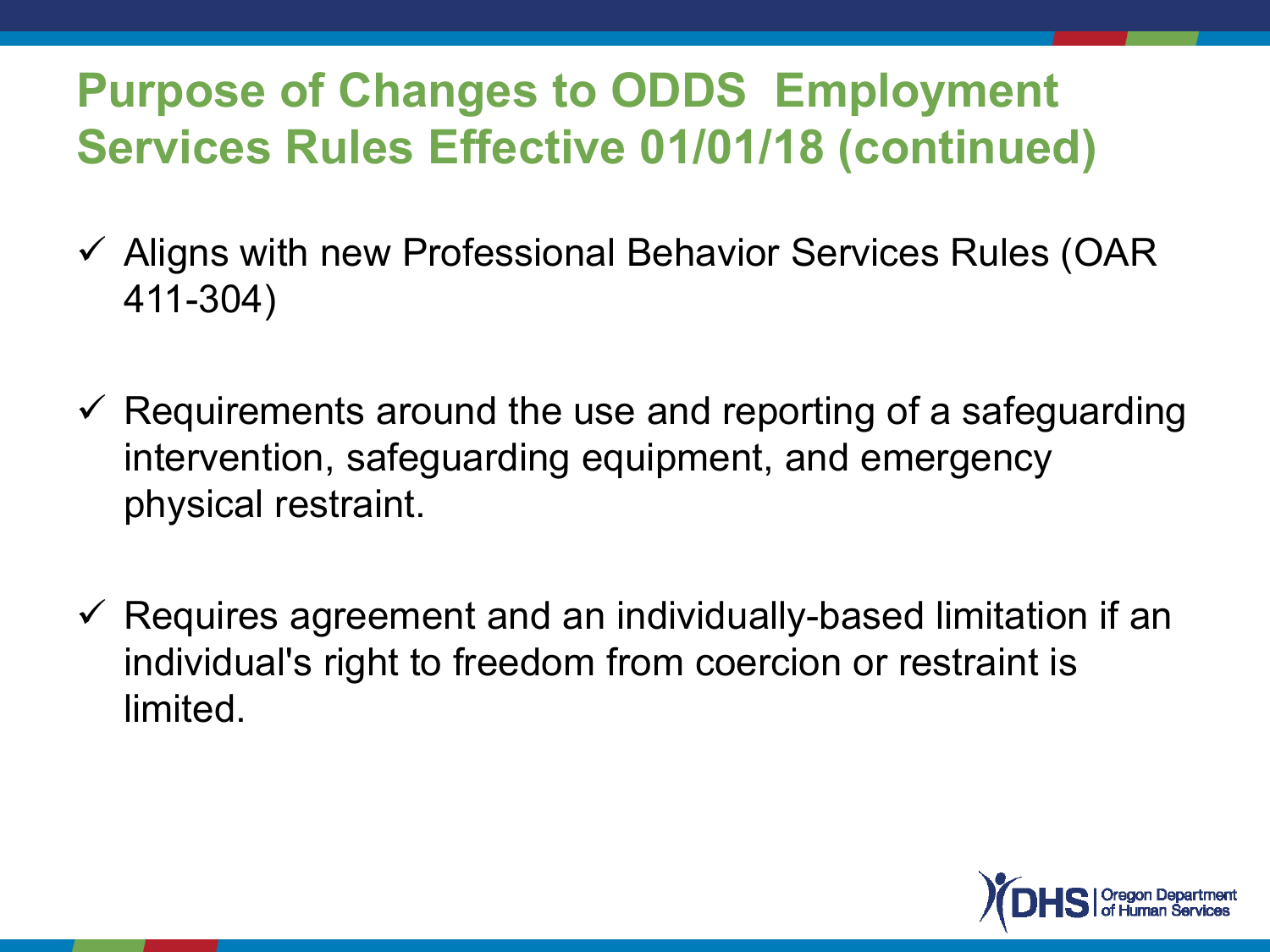### **Training Requirements**

# Intent of changes:

- $\checkmark$  Expand options for satisfying training requirements
- ✓ Increase the number of Department-approved trainings (to include conferences, provider offered trainings, etc.)
- $\checkmark$  Increase transparency regarding what will satisfy the requirements and transparency regarding when requirement satisfied

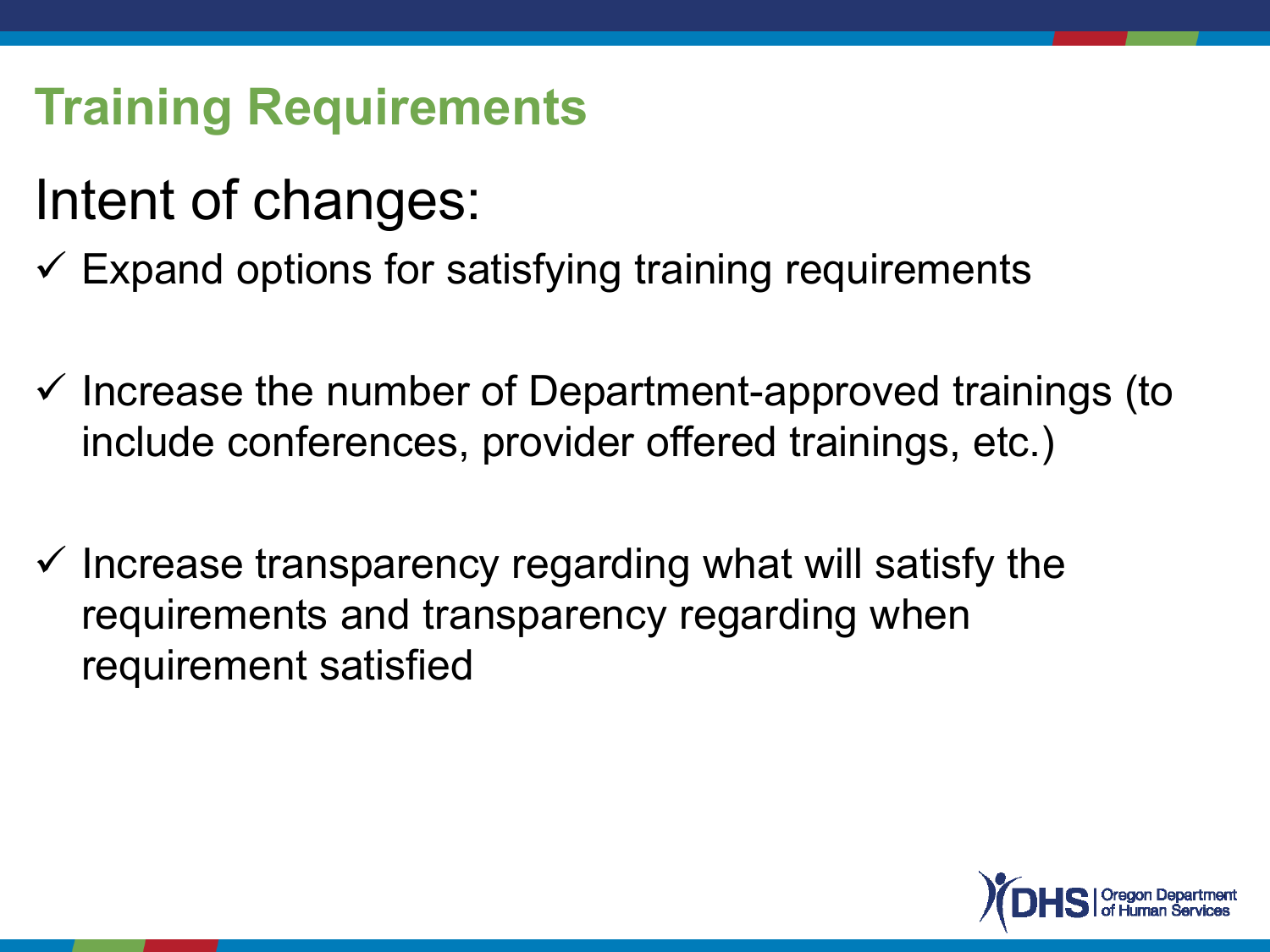### **Training Requirements**

- Initial training requirement related to employment services remains the same. (i.e. one employment training within 90 days)
- 12 hours of annual employment training
- Demonstrate competency by taking ODDS online modules within the first year of providing employment services

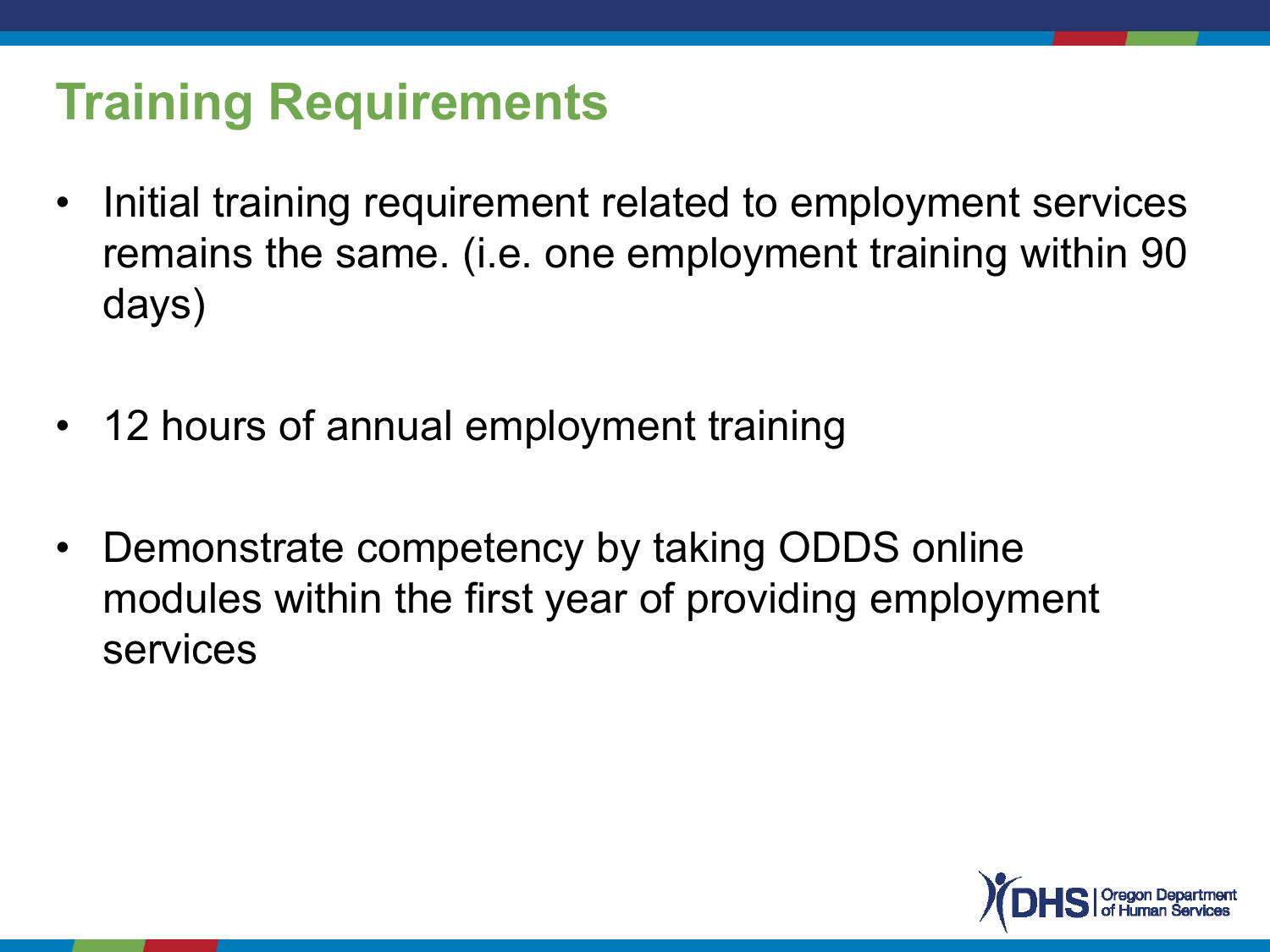#### **Documents that Providers Must Maintain**

*Following an annual ISP meeting, and prior to the start of services,* the provider agency must acquire, or demonstrate efforts to acquire, and maintain information related to the delivery of employment services.

The case management rules (OAR 411-415-0080(4)) requires the case manager to provide relevant content from the ISP *prior to the start of services [for the ISP year]*.

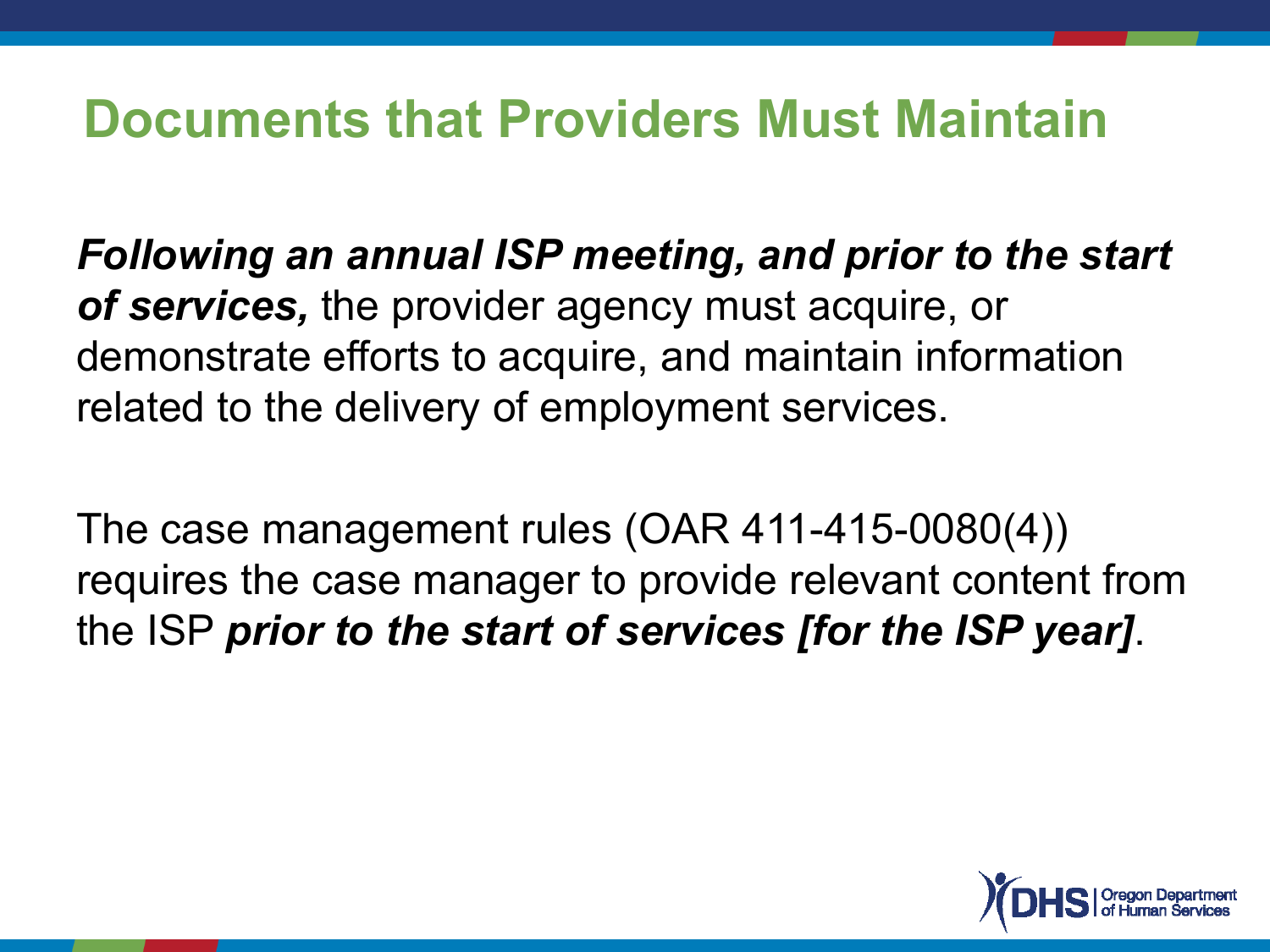Provider is expected to have information related to the delivery of employment services (listed below) **so long as the person has agreed to share the information:**

- ➢ The Career Development Plan
- ➢ Either a Service Agreement (including all known relevant risks) *or* relevant portions of the ISP (including the risk management plan)
- ➢ Relevant portions of the ISP or CDP may include employment related information in the Person Center Information (PCI) or one page profile. The employment services provider is invited to contribute to the PCI and one page profile, but should have this information if the person has agreed to share it with his or her provider.

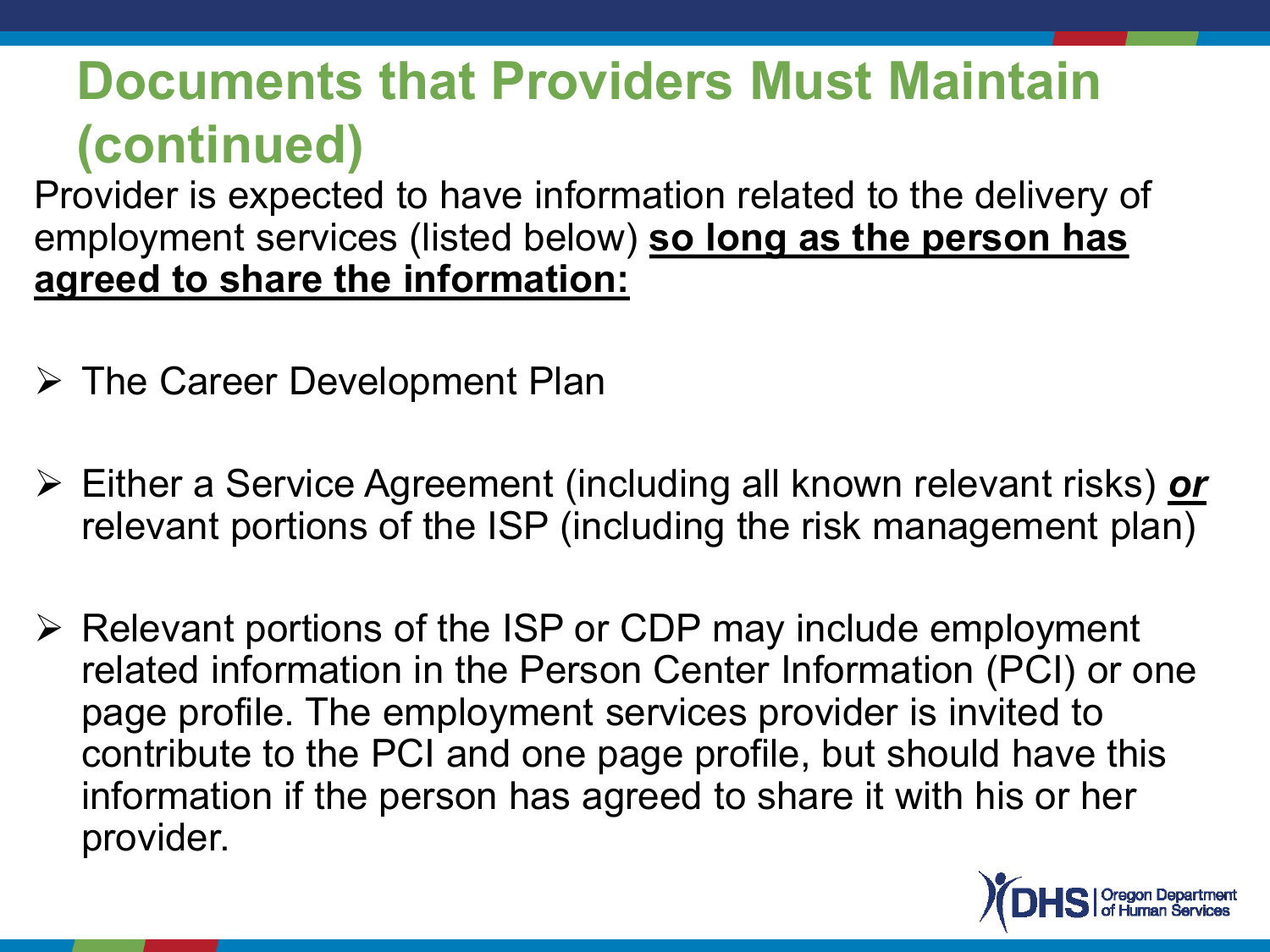Risk related information including:

- Known serious risks that are relevant to an employment service setting or may occur in the employment service setting. (See OAR 411-345 and the ISP manual)
- A risk management plan (relevant to the employment setting). The case manager is responsible for developing the risk management plan based on the risk identification tool. (See the ISP manual)
- Existing protocols or mitigation strategies that are related to the relevant risks. Providers must receive relevant protocols and mitigation strategies. Providers must develop and update protocols or mitigations strategies to ensure they are relevant to the employment service settings.

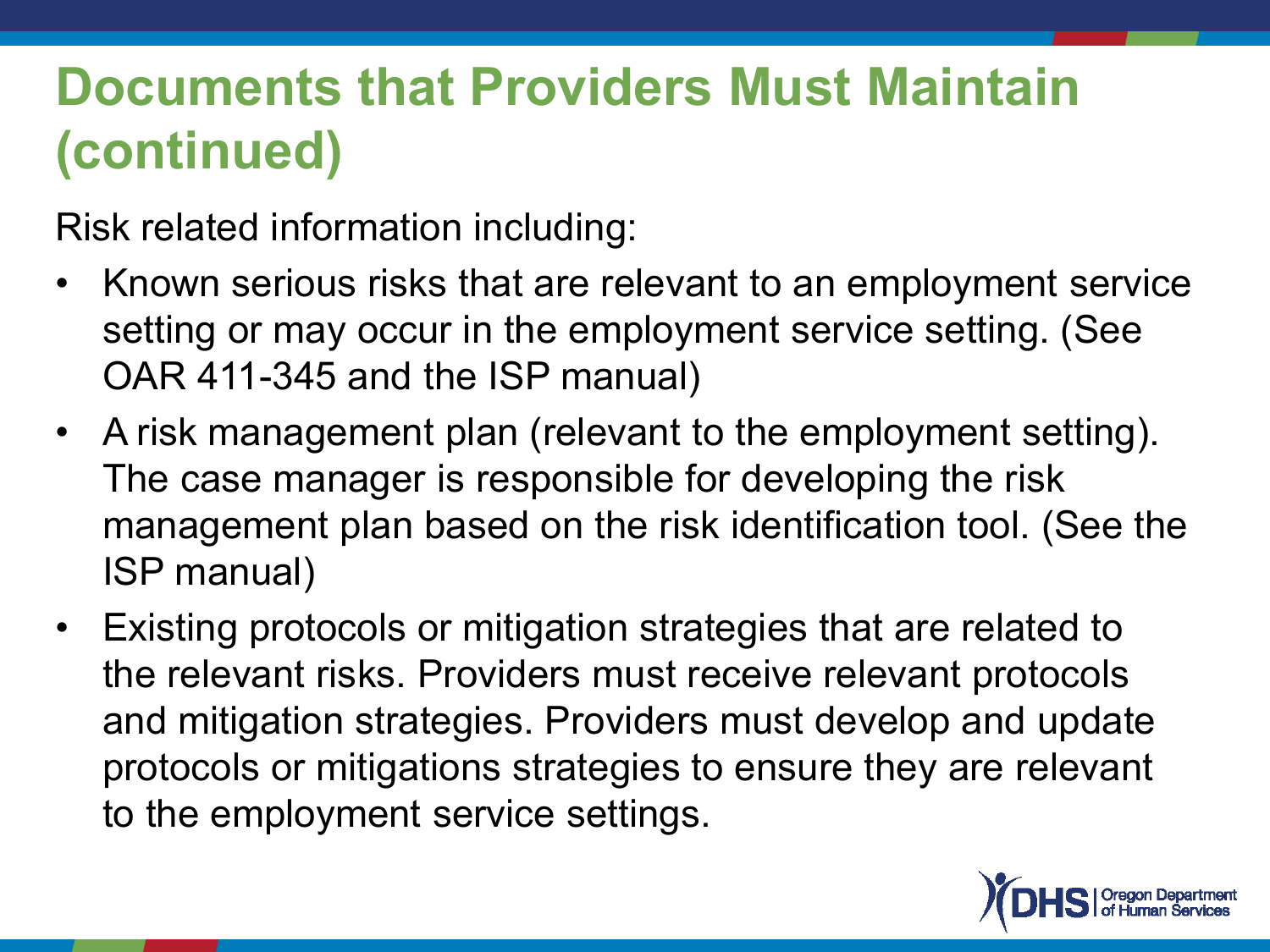The following documents (if related to an identified relevant risk):

- $\checkmark$  A document indicating safety skills, including the ability of the person to evacuate from a building when warned by a signal device and adjust water temperature for washing.
- $\checkmark$  A brief written history of any behavioral challenges, including supervision and support needs.
- $\checkmark$  A copy of the most recent Behavioral Support Plan and assessment, nursing plan, and mental health treatment plan.
- $\checkmark$  Copies of documents relating to court orders, probation, and parole information, or any other legal restrictions.

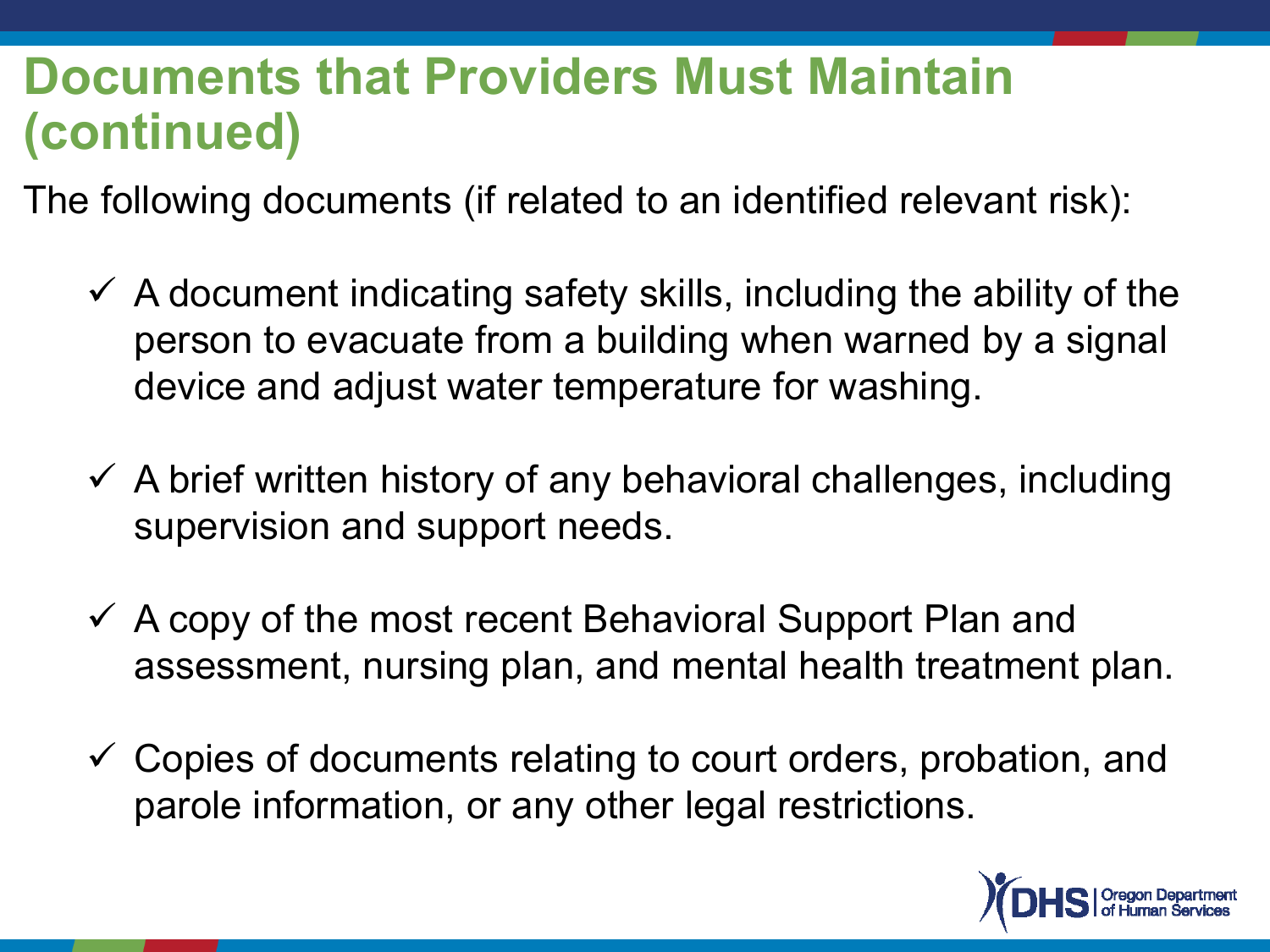- $\checkmark$  Any completed and signed forms documenting consent to individually-based limitations.
- $\checkmark$  Health care representation information.
- $\checkmark$  Emergency contact information.
- $\checkmark$  Records describing medication taken by the individual that emergency personnel must be aware of.

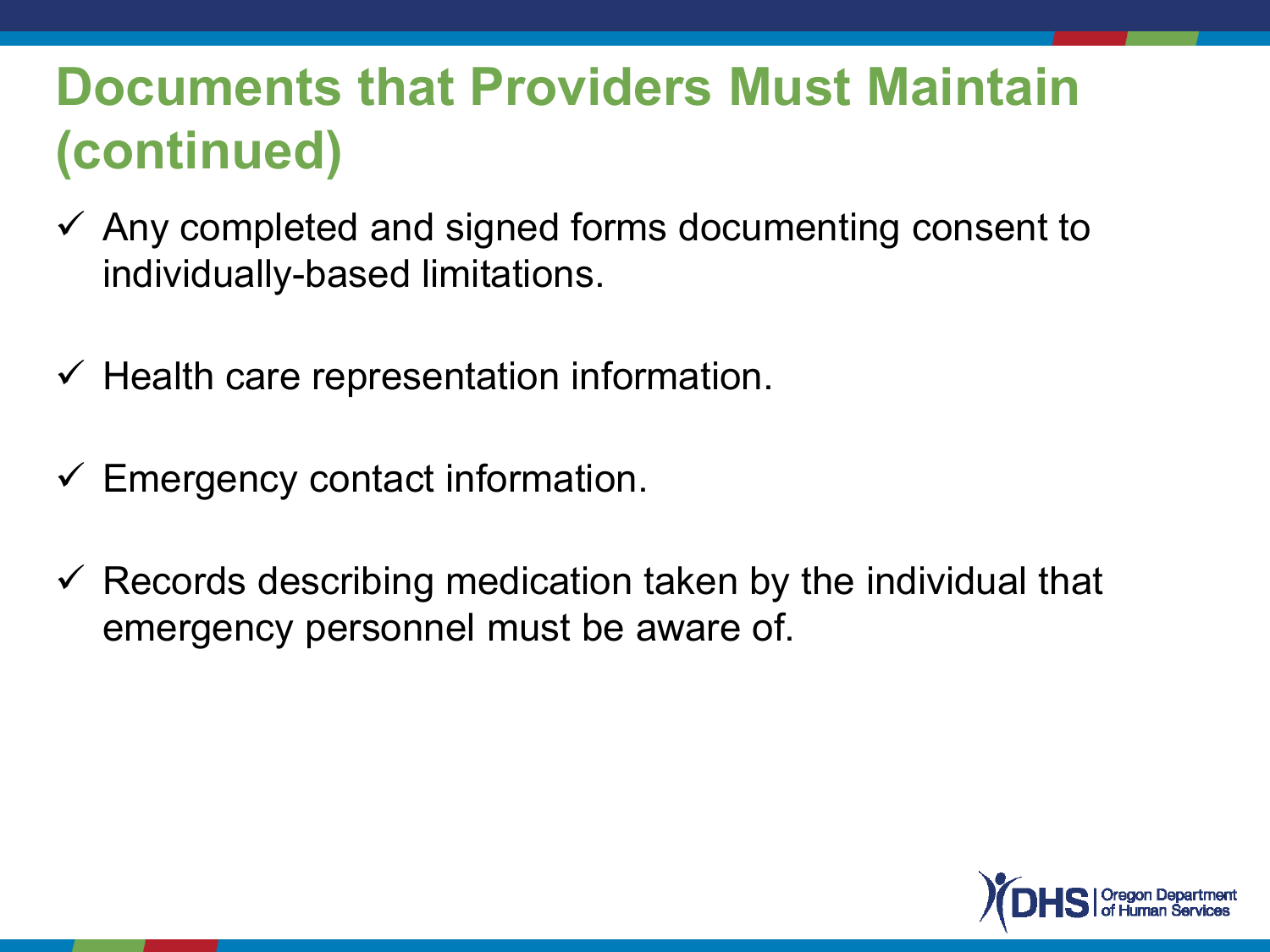- $\checkmark$  Provider must have a copy of the written order signed by a physician or physician designee (if the person is unable to selfadminister medication and the provider is supporting the person to administer medication).
- $\checkmark$  List that describes any allergies that emergency personnel must be aware of in the event of an emergency.
- $\checkmark$  Employment related information including: resume or work history, progress notes or outcome documents from other Department-funded employment services, documents available through VR or school, Discovery profile (if applicable).

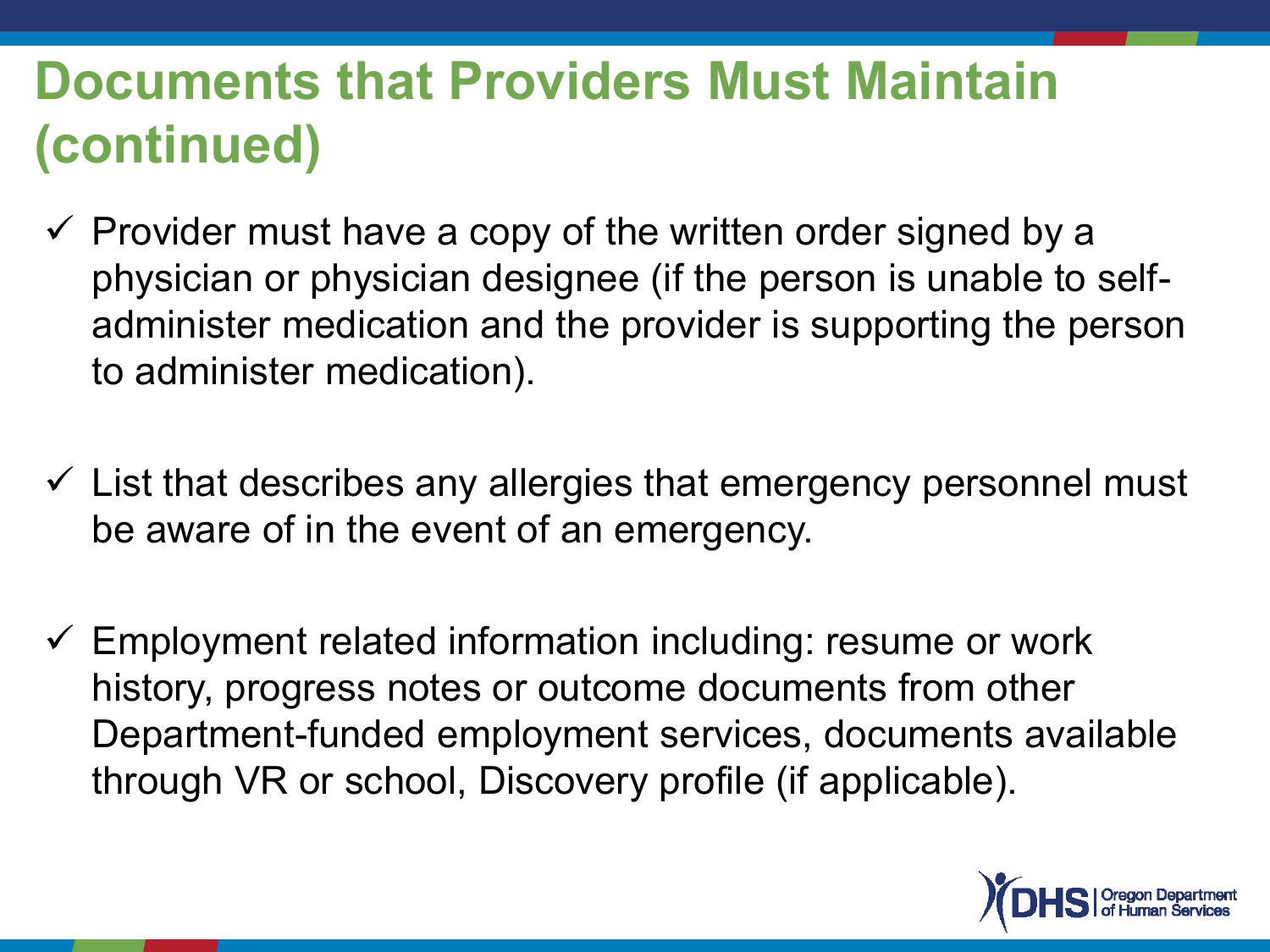In preparation for an annual ISP meeting, a provider agency must develop the following:

- A preliminary written plan or provider implementation strategies.
- Mitigation strategy or protocol that addresses each identified relevant risk.

The provider must share the draft strategies/protocols with the ISP team at least one week prior to the ISP meeting.

- The draft strategies and protocols must be updated within 60 calendar days following the annual ISP meeting and provided to the person and his or her case manager.
- The update must incorporate any outcomes from the ISP meeting.